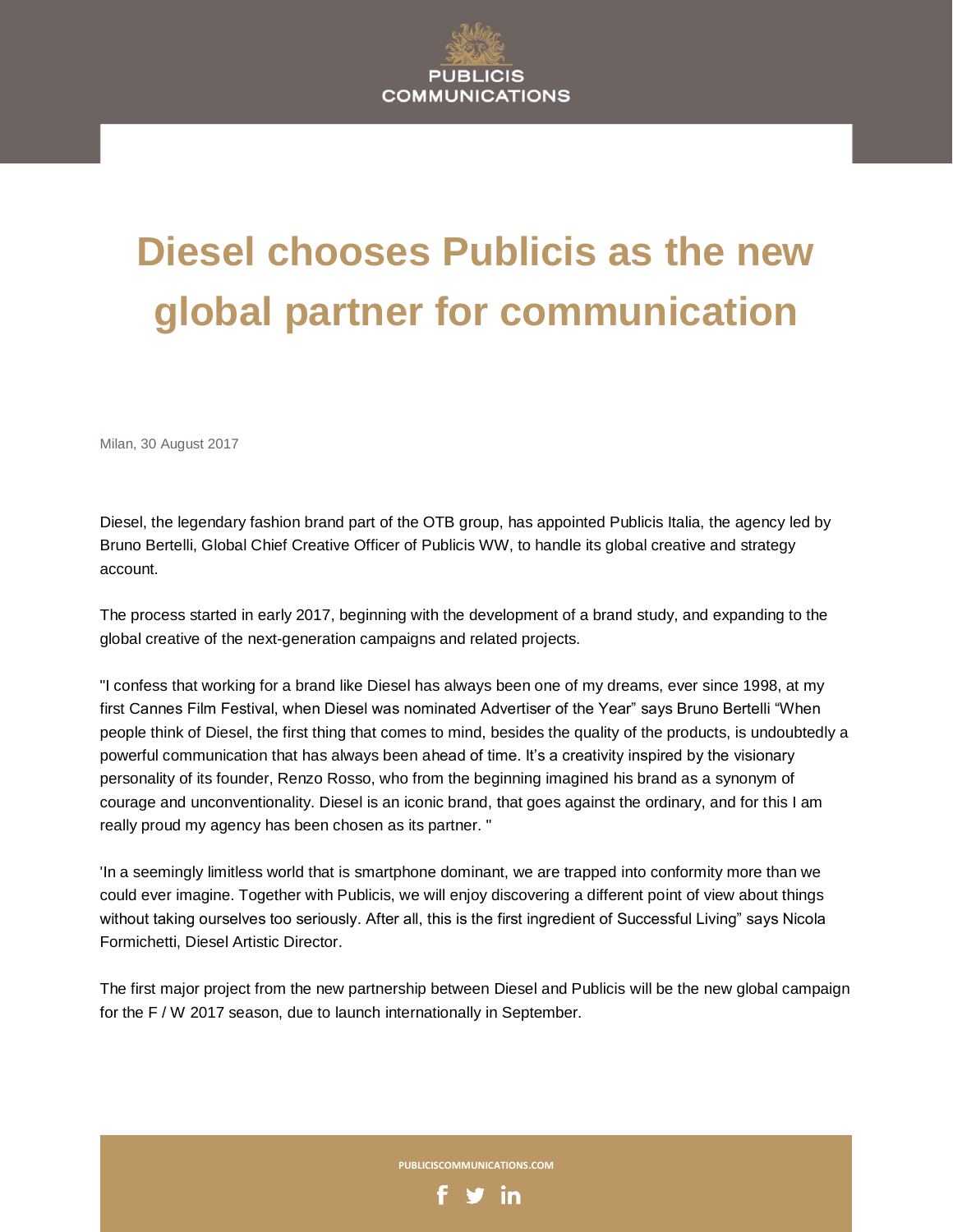

PUBLICIS Italy, is one of the most important player in the global communication market. With two offices in Milan and Rome, Publicis can boast as customers some of the most important international brands, such as Campari, Coca-Cola, Heineken, L'Oréal, Nestlé, Pirelli, Renault and many others. Publicis Italy is also Lead Global Agency for Heineken and Pirelli. In the last five years, Publicis Italy is the world's most awarded Italian agency with 32 Lions won at the Cannes Film Festival as well as numerous other international awards including a Grand Prix at the New York Festivals.

The agency, part of Publicis Communications, creative hub of Publicis Groupe, is led by Bruno Bertelli, Global Chief Creative Officer of Publicis WW.

## **About Diesel**

DIESEL is an innovative international lifestyle company, producing a wide-ranging collection of jeans, clothing and accessories. Since its creation in 1978, Diesel has experienced extraordinary growth and has evolved from being a leading pioneer in denim into the world of premium casual wear, becoming a true alternative to the established luxury market. Diesel's philosophy has remained the same as the day of its creation: Renzo Rosso had envisaged a brand that would stand for passion, individuality and self-expression.

## **About Publicis Communications**

Publicis Communications is one of the four solutions hubs of Publicis Groupe, alongside Publicis Media, Publicis.Sapient and Publicis Healthcare. Publicis Communications unites the Groupe's creative offering: Publicis Worldwide, Leo Burnett, Saatchi & Saatchi, BBH, Fallon, Marcel, Prodigious, a global production leader, and MSLGROUP, specialized in strategic communications. Present in 20 markets, Publicis Communications aims to be the indispensable creative partner in their clients' transformation. Publicis Communications draws upon the expertise of over 30,000 employees.

<http://www.publicisgroupe.com/en/services/services-publicis-communications-en>

**Contacts** Lizzie Dewhurst Global PR and Communications Director | [lizzie.dewhurst@publicis.com](mailto:lizzie.dewhurst@publicis.com)